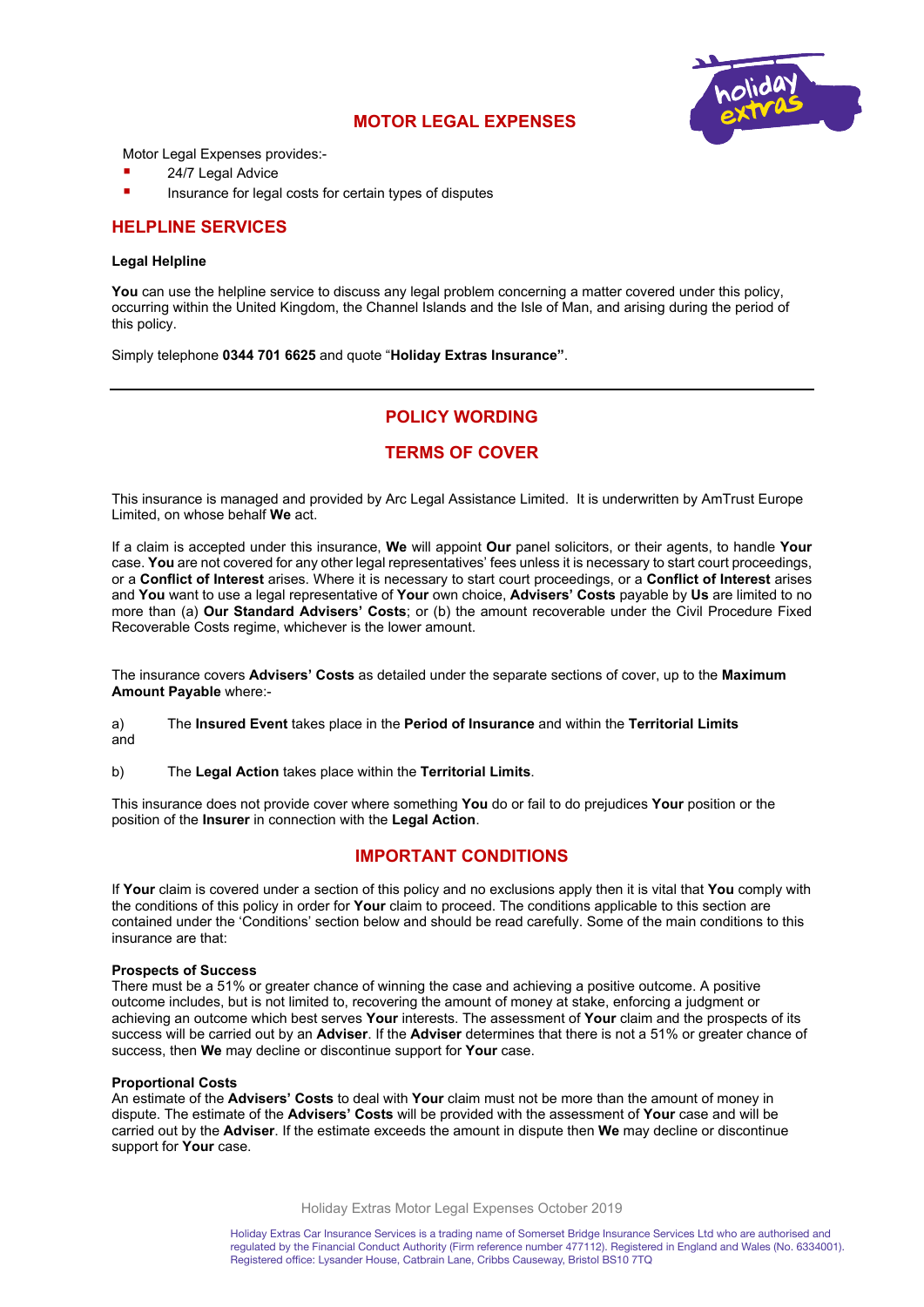### **Duty of Disclosure**

#### Consumer

If this policy covers **You** as a private individual, unrelated to any trade, business or profession, **You** must take reasonable care to disclose correct information. The extent of the information **You** are required to disclose will be based on, among other things, the type of insurance, explanatory material and the clarity and specificity of the questions **You** are asked when **You** took out this insurance.

#### Non-Consumer

If this policy covers **Your** business, trade or professional interests, **You** are responsible for disclosing, in a clear, accessible and comprehensive way, all information which you should be aware would influence the **Insurer's** decision to provide insurance to **You** on the terms agreed.

## **Suspension of Cover**

If **You** breach a condition of this insurance contract which is essential to its performance, this insurance contract will be suspended from the time of the breach until the time the breach can be remedied. The **Insurer** will have no liability to **You** for any loss which occurs, or which is attributable to something happening, during the period when this insurance contract is suspended.

# **DEFINITIONS**

### **Where the following words appear in bold they have these special meanings.**

| <b>Adviser</b>                             | Our specialist panel solicitors or their agents appointed by Us to act for You, or,<br>where agreed by Us, another legal representative nominated by You.                                                                                                                                                                                                                                               |
|--------------------------------------------|---------------------------------------------------------------------------------------------------------------------------------------------------------------------------------------------------------------------------------------------------------------------------------------------------------------------------------------------------------------------------------------------------------|
| <b>Advisers' Costs</b>                     | Reasonable legal costs incurred by the Adviser. Third party's costs shall be covered if<br>awarded against You.                                                                                                                                                                                                                                                                                         |
| <b>Conditional Fee</b><br><b>Agreement</b> | An agreement between You and the Adviser or between Us and the Adviser which<br>sets out the terms under which the Adviser will charge You or Us for their own fees.                                                                                                                                                                                                                                    |
| <b>Conflict of Interest</b>                | There is a Conflict of Interest if We administer and / or arrange legal expenses<br>insurance on behalf of any other party in the dispute which is the subject of a claim<br>under this insurance.                                                                                                                                                                                                      |
| <b>Data Protection</b><br>Legislation      | The relevant Data Protection Legislation in force within the Territorial Limits where<br>this cover applies at the time of the Insured Event                                                                                                                                                                                                                                                            |
| <b>Disclosure Breach</b>                   | Disclosing false information or failing to disclose relevant information in the process of<br>entering into this insurance contract.                                                                                                                                                                                                                                                                    |
| <b>Insured Event</b>                       | The incident or the first of a series of incidents which may lead to a claim under this<br>insurance. Only one Insured Event shall be deemed to have arisen from all causes of<br>action, incidents or events that are related by cause or by time.                                                                                                                                                     |
| <b>Insurer</b>                             | <b>AmTrust Europe Limited</b>                                                                                                                                                                                                                                                                                                                                                                           |
| <b>Legal Action</b>                        | The pursuit of civil proceedings and appeals against judgement following a Road<br>Traffic Accident; the pursuit or defence and appeals against judgement in relation to<br>a contractual dispute to do with the Vehicle; the defence of criminal motoring<br>prosecutions in relation to the Vehicle and the defence of civil legal cases and<br>criminal prosecutions in relation to Vehicle Cloning. |
| <b>Legal Helpline</b>                      | The service provided by Our panel solicitors on Our behalf which enables You to<br>obtain advice on any matter which may give rise to a claim under this insurance.                                                                                                                                                                                                                                     |
| <b>Maximum Amount</b><br>Payable           | The Maximum Amount Payable in respect of an Insured Event is stated below:                                                                                                                                                                                                                                                                                                                              |
|                                            | Uninsured Loss Recovery and Personal Injury: £100,000<br>All other sections: £25,000                                                                                                                                                                                                                                                                                                                    |
| <b>Period of Insurance</b>                 | The Period of Insurance declared to and accepted by Us, which runs concurrently<br>with the period of the underlying insurance policy to which this legal expenses<br>insurance attaches. For the avoidance of doubt, if the underlying insurance policy is                                                                                                                                             |

Holiday Extras Motor Legal Expenses October 2019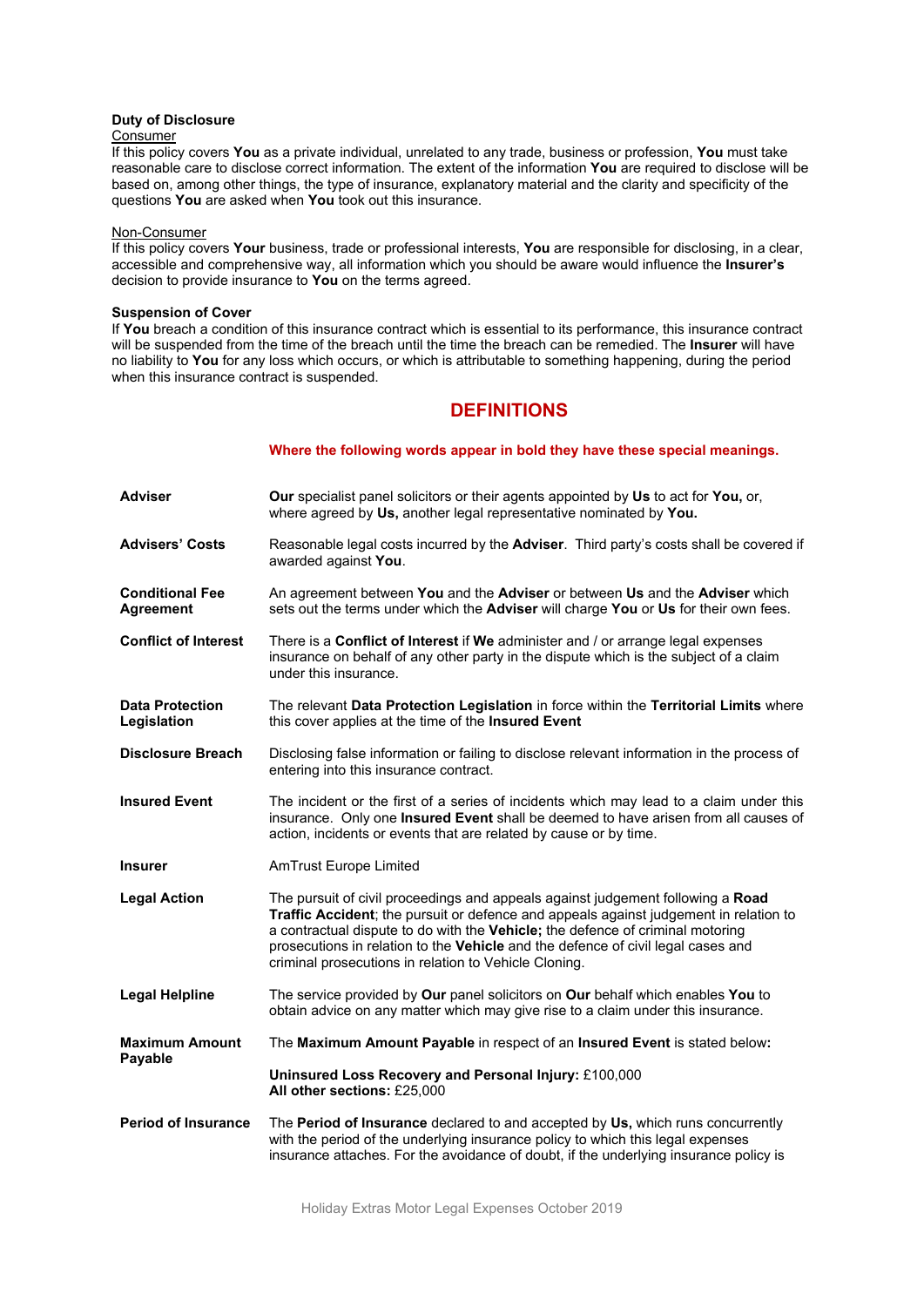|                                                                                      | cancelled, suspended or withdrawn, this legal expenses insurance will also be<br>cancelled, suspended or withdrawn                                                                                                          |
|--------------------------------------------------------------------------------------|-----------------------------------------------------------------------------------------------------------------------------------------------------------------------------------------------------------------------------|
| <b>Road Traffic</b><br><b>Accident</b>                                               | A traffic accident in the <b>Territorial Limits</b> involving the <b>Vehicle</b> occurring during the<br><b>Period of Insurance</b> for which You are not at fault and for which another known<br>insured party is at fault |
| <b>Standard Advisers'</b><br>Costs                                                   | The level of Advisers' Costs that would normally be incurred by the Insurer in using a<br>nominated Adviser of Our choice.                                                                                                  |
| <b>Territorial Limits</b><br><b>Uninsured Loss</b><br>Recovery & Personal<br>Injury: | The United Kingdom, the European Union, the Channel Islands and the Isle of Man                                                                                                                                             |
| All other sections of<br>cover:                                                      | The United Kingdom, the Channel Islands and the Isle of Man.                                                                                                                                                                |
| <b>Vehicle</b>                                                                       | The motor vehicle covered by <b>Your</b> Certificate of Insurance including a caravan or trailer<br>whilst attached to it.                                                                                                  |
| We/Us/Our                                                                            | Arc Legal Assistance Ltd.                                                                                                                                                                                                   |
| You/Your                                                                             | The person responsible for insuring the <b>Vehicle</b> . This is extended to include the<br>authorised driver and passengers for the Uninsured Loss Recovery and Personal Injury<br>sections of cover.                      |

## **COVER**

# **Personal Injury**

### **What is insured**

**You** are covered for **Advisers' Costs** to pursue damages claims arising from a **Road Traffic Accident** whilst **You** are in, boarding or alighting the **Vehicle** against those whose negligence has caused **Your** injury or death.

If the **Legal Action** is going to be decided by a court in England or Wales and the damages **You** are claiming are above the small claims track limit, the **Adviser** must enter into a **Conditional Fee Agreement** which waives their own fees if **You** fail to recover the damages that **You** are claiming in the **Legal Action** in full or in part.

### **What is not insured:-**

**Claims**

- a) Relating to an agreement you have entered into with another person or organisation.
- b) For stress, psychological or emotional injury.

# **Uninsured Loss Recovery**

### **What is insured**

**You** are covered for **Advisers' Costs** to pursue damages claims arising from a **Road Traffic Accident** against those whose negligence has caused **You** to suffer loss of **Your** insurance policy excess and other out of pocket expenses.

If the **Legal Action** is going to be decided by a court in England or Wales and the damages **You** are claiming are above the small claims court limit, the **Adviser** must enter into a **Conditional Fee Agreement** which waives their own fees if **You** fail to recover the damages that **You** are claiming in the **Legal Action** in full or in part. If the damages **You** are claiming are below the small claims track limit **Advisers' Costs** will be covered subject to the conditions applicable to this insurance.

### **What is not insured:-**

## **Claims**

- a) Relating to an agreement you have entered into with another person or organisation.
- b) For Applications for payment to the Motor Insurers Bureau under the Untraced Driver's Agreement, or Uninsured Driver's Agreement or any future agreements funded by the Motor Insurers Bureau.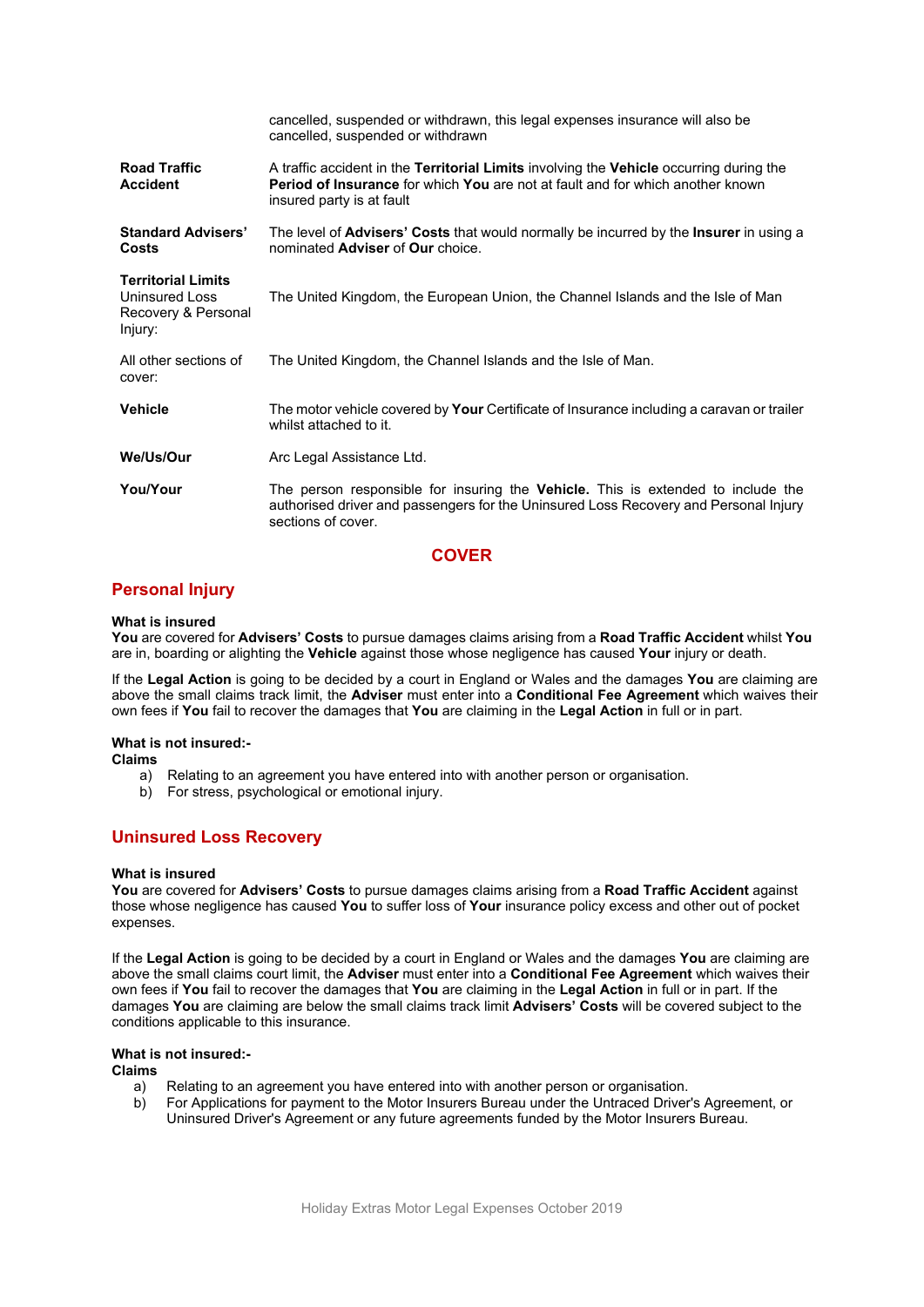# **Motor Prosecution Defence**

#### **What is insured**

**Advisers' Costs** to defend a **Legal Action** in respect of a motoring offence, arising from **Your** use of the **Vehicle**. Pleas in mitigation are covered where there is a 51% or greater prospect of such a plea materially affecting the likely outcome.

### **What is not insured:-**

**Claims**

- a) For alleged road traffic offences where **You** did not hold or were disqualified from holding a licence to drive or are being prosecuted for driving whilst under the influence of alcohol or non-prescribed drugs, or prescription medication where **You** have been advised by a medical professional not to drive
- b) For **Advisers' Costs** where **You** are entitled to a grant of legal aid from the body responsible for its administration, or where funding is available from another public body, a trade union, employer or any other insurance policy
- c) For parking offences for which **You** do not get penalty points on **Your** licence
- d) For motoring prosecutions where **Your** motor insurers have agreed to provide **Your** legal defence

## **Motor Contract**

#### **What is insured**

**You** are covered for **Advisers' Costs** to pursue or defend a **Legal Action** relating to a dispute over a contract for the sale or purchase of goods or services relating to the **Vehicle** including the **Vehicle** itself, provided **Advisers' Costs** do not exceed the amount claimed

#### **What is not insured:-**

**Claims**

- a) Where the contract was entered into before **You** first purchased this insurance or purchased similar insurance which expired immediately before this insurance began
- b) Where the amount in dispute is less than £250 plus VAT

# **Vehicle Cloning**

### **What is insured**

**You** are covered for **Advisers' Costs** to defend a **Legal Action** arising from use of the **Vehicle's** identity by another person or organisation without **Your** permission.

### **What is not insured:-**

**Claims**

- a) Where the **Vehicle's** Identity has been copied by somebody living with **You**
- b) Where **You** did not act to take reasonable precautions against **Your Vehicle's** Identity being copied without **Your** permission
- c) For any losses (other than **Adviser's Costs**) incurred by **You** as a result of **Your Vehicle**'s Identity being copied without **Your** permission.

### **Motor Insurance Database Disputes**

#### **What is insured**

**You** are covered for **Advisers' Costs** for representation of **Your** legal rights in a dispute with the police and/or other government agency in the event **Your Vehicle** is seized following a failure in the communications between **Your** insurance adviser/insurer and the Motor Insurance Database resulting in incorrect information about **You** or **Your Vehicle** being recorded on that database.

# **GENERAL EXCLUSIONS**

### **1 There is no cover:-**

- a) Where the **Insured Event** occurred before **You** purchased this insurance
- b) Where **You** fail to give proper instructions to **Us** or the **Adviser** or fail to respond to a request for information or attendance by the **Adviser**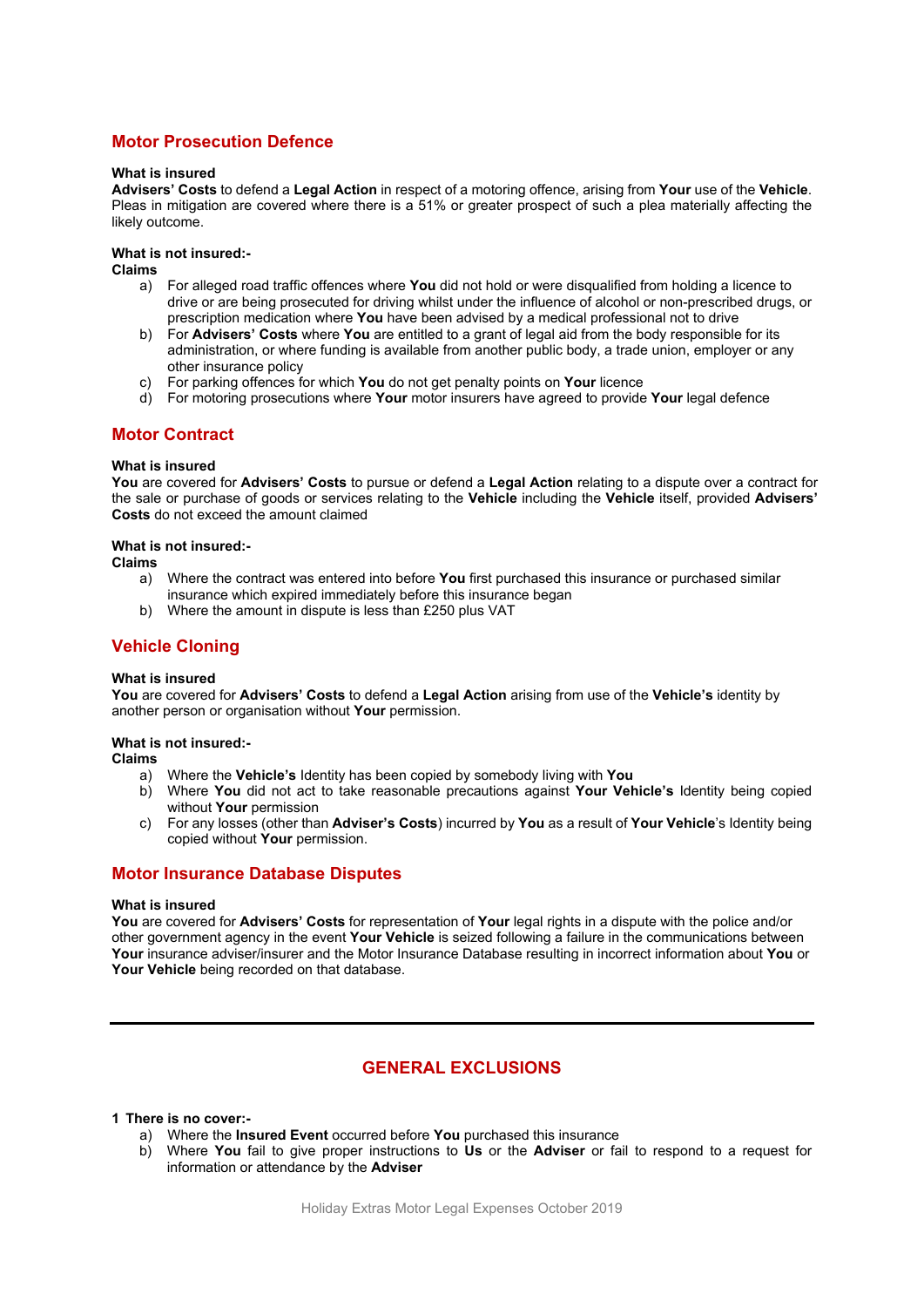- c) Where **Advisers' Costs** have not been agreed in advance or exceed those for which **We** have given **Our** prior written approval
- d) For **Advisers' Costs** incurred in avoidable correspondence or which are recoverable from a court, tribunal or other party
- e) Where **You** have alternative insurance cover
- f) For claims made by or against the **Insurer**, **Us** or the **Adviser**
- g) Where an estimate of **Your Advisers' Costs** is greater than the amount in dispute
- h) Where **Your** motor insurers repudiate the motor insurance policy or refuse indemnity
- i) For any claim arising from racing, rallies, competitions or trials
- j) For an application for Judicial Review
- k) For appeals without **Our** prior written consent
- l) For any **Legal Action** that **We** reasonably believe to be false, fraudulent, exaggerated or where **You** have made mis-representations to the **Adviser**
- m) Where at the time of the **Insured Incident You** were disqualified from driving, did not hold a licence to drive or the **Vehicle** did not have a valid MOT certificate, procure valid vehicle tax or comply with any laws relating to its ownership or use
- n) For disputes between the **Adviser** and any other party which is only over the level of **Advisers' Costs**.
- o) For **Your** solicitors own costs where **Your** claim is being pursued under a **Conditional Fee Agreement**

### **2 Contracts (Rights of Third Parties) Act 1999**

A person who is not a party to this contract has no right under the Contracts (Rights of Third Parties) Act 1999 to enforce any term of this contract but this does not affect any right or remedy of a third party which exists or is available other than by virtue of this Act.

# **CONDITIONS**

## **1 Claims**

- a) **You** must notify **Us** as soon as possible and within a maximum of 180 days once **You** become aware of the **Insured Event**. There will be no cover under this policy if, as a result of a delay in reporting the claim **Our** position has been prejudiced. To report a claim, **You** must follow the instructions under "How to make a claim" below.
- b) **We** shall appoint the **Adviser** to act on **Your** behalf.
- c) **We** may investigate the claim and take over and conduct the **Legal Action** in **Your** name. Subject to **Your** consent which must not be unreasonably withheld, **We** may reach a settlement of the **Legal Action**.
- d) **You** must supply at **Your** own expense all of the information which **We** reasonably require to decide whether a claim may be accepted. If court proceedings are issued or a **Conflict of Interest** arises, and **You** wish to nominate a legal representative to act for **You, You** may do so. Where **You** have elected to use a legal representative of **Your** own choice **You** will be responsible for any **Advisers' Costs** in excess of **Our Standard Advisers' Costs**. The **Adviser** must represent **You** in accordance with **Our** standard conditions of appointment which are available on request
- e) The **Adviser** must:
	- i) Provide a detailed view of **Your** prospects of success including the prospects of enforcing any judgement obtained without charge.
	- ii) Keep **Us** fully advised of all developments and provide such information as **We** may require.
	- iii) Keep **Us** regularly advised of **Advisers' Costs** incurred.
	- iv) Advise **Us** of any offers to settle and payments in to court. If against **Our** advice such offers or payments are not accepted there shall be no further cover for **Advisers' Costs** unless **We** agree in **Our** absolute discretion to allow the case to proceed.
	- v) Submit bills for assessment or certification by the appropriate body if requested by **Us**.
	- vi) Attempt recovery of costs from third parties.
	- vii) Agree with **Us** not to submit a bill for **Advisers' Costs** to the **Insurer** until conclusion of the **Legal Action.**
- f) In the event of a dispute arising as to costs **We** may require **You** to change **Adviser**.
- g) The **Insurer** shall only be liable for costs for work expressly authorised by **Us** in writing and undertaken while there are prospects of success.
- h) **You** shall supply all information requested by the **Adviser** and **Us**.
- i) **You** are responsible for any **Advisers' Costs** if **You** withdraw from the **Legal Action** without **Our** prior consent. Any costs already paid by **Us** must be reimbursed by **You**.
- j) **You** must instruct the **Adviser** to provide **Us** with all information that **We** ask for and report to **Us** as **We**  direct at their own cost.

## **2 Disputes**

If a complaint cannot be dealt with by the Financial Ombudsman Service (see 'How to Make a Claim'), any dispute between **You** and **Us** may, where we both agree, be referred to an arbitrator who shall be either a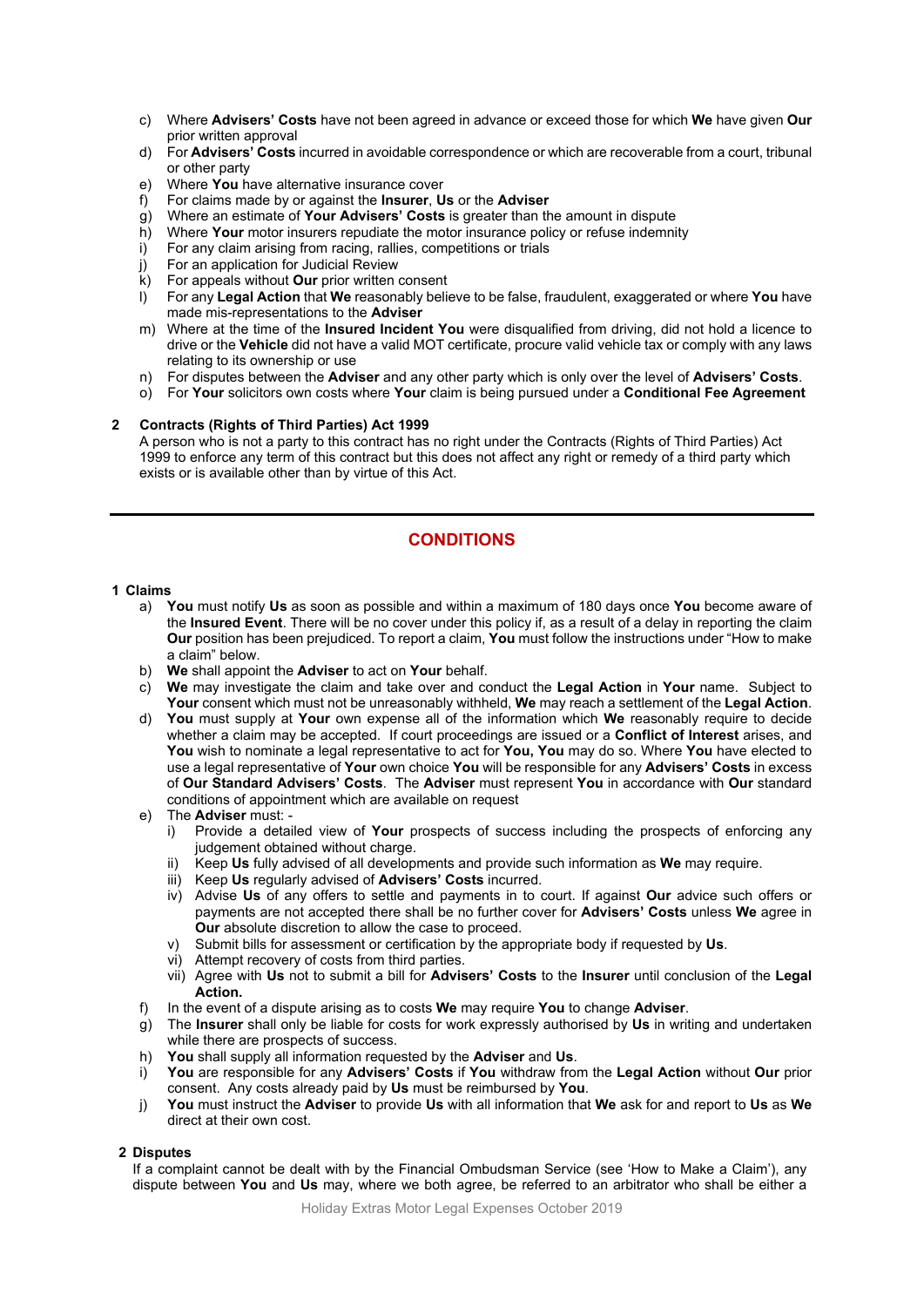solicitor or a barrister. If the parties cannot agree on their choice of arbitrator the Law Society may be asked to make a nomination. The arbitration shall be binding and carried out in accordance with the Arbitration Act. The costs of the arbitration shall be at the discretion of the arbitrator.

### **3 Prospects of Success**

At any time **We** may**,** but only when supported by legal advice, form the view that **You** do not have a 51% or greater chance of winning the case and achieving a positive outcome. If so, **We** may decline support or any further support. Examples of a positive outcome are:

- a) Being able to recover the amount of money at stake
- b) Being able to enforce a judgement
- c) Being able to achieve an outcome which best serves **Your** interests

### **4 Proportionality**

**We** will only pay **Advisers' Costs** that are proportionate to the amount of damages that **You** are claiming in the **Legal Action. Advisers' Costs** in excess of the amount of damages that **You** are able to claim from Your opponent will not be covered.

## **5 Disclosure Breach**

If **You** fail to disclose relevant information or **You** disclose false information in relation to this policy or your motor policy,, **We**, or the broker, may:

- a) Cancel or void the contract and keep the premiums if the **Disclosure Breach** is deliberate or reckless
- b) Cancel or void the contract but return the premiums proportionately if this contract would not have been entered into had the **Disclosure Breach** been known
- c) Amend the terms of the contract accordingly if the contract would have been entered into on different terms had the **Disclosure Breach** been known
- d) Proportionately reduce the amount **You** are entitled to in the event of a successful claim if a higher premium would have been charged had the **Disclosure Breach** been known

### **6 Fraud**

In the event of fraud, **We**:

- a) Will not be liable to pay the fraudulent claim
- b) May recover any sums paid to **You** in respect of the fraudulent claim
- c) May cancel this policy with effect from the fraudulent act and keep all premiums paid to **Us**
- d) Will no longer be liable to **You** in any regard after the fraudulent act.

## **7 Other Insurances**

If any claim covered under this policy is also covered by another legal expenses policy, or would have been covered if this policy did not exist, **We** will only pay **Our** share of the claim even if the other insurer refuses the claim.

### **8 English Law**

This contract is governed by English Law unless otherwise agreed.

### **9 Language**

The language for contractual terms and communication will be English.

### **10 Cancellation**

**You** may cancel this insurance at any time by writing to **Your** insurance broker providing 14 days written notice. If **You** exercise this right within 14 days of taking out this insurance, **You** will receive a refund of premium provided **You** have not already made a claim against the insurance.

**We** may cancel the insurance by giving seven days' notice in writing to **You** at the address shown on the schedule, or alternative address provided by **You**. No refund of premium shall be made.

**We** will only invoke this right in exceptional circumstances as a result of **You** behaving inappropriately, for example:

- a) Where **We** have a reasonable suspicion of fraud
- b) **You** use threatening or abusive behaviour or language or intimidation or bullying of **Our** staff or suppliers c) Where it is found that **You**, deliberately or recklessly, disclosed false information or failed to disclose
- important information

## **11 Change in Law**

Cover under this policy is based on laws and regulations in force at the time that it was written. If **We** believe that any subsequent change in law or regulations results in the scope of cover being either restricted or broadened, **We** reserve the right to accept claims where the change restricts the cover under this policy and reject claims where the change provides a benefit which did not previously exist.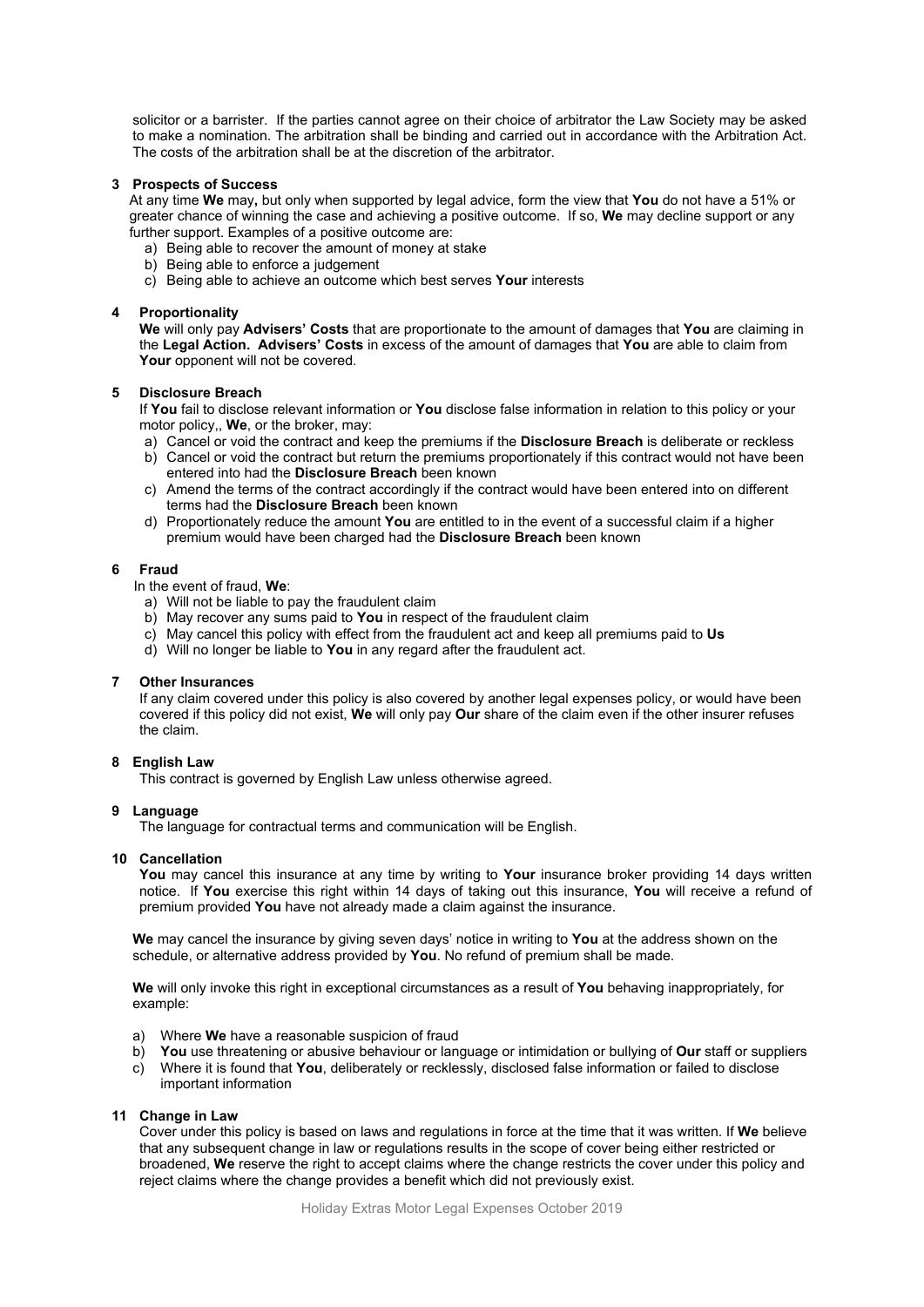# **CUSTOMER SERVICES INFORMATION**

# **HOW TO MAKE A CLAIM**

### **For Uninsured Loss Recovery & Personal Injury**

**You** should contact Holiday Extras Insurance to report a claim under the motor insurance policy. Holiday Extras Insurance will send details of **Your** claim to the **Adviser** who will contact **You** to discuss any uninsured loss or personal injury claims or any assistance **You** require in relation to a hire car or **Vehicle** repairs.

#### **For all other sections of cover**

**You** should telephone the **Legal Helpline** number to obtain advice and request a claim form. Alternatively, **You** can submit a claim form online by visiting [www.arclegal.co.uk/informationcentre.](http://www.arclegal.co.uk/informationcentre) Upon return of a completed claim form **We** will assess the claim and if covered, send details to the **Adviser** who will then contact **You**  directly.

In general terms, **You** are required to immediately notify **Us** of any potential claim or circumstances which may give rise to a claim. If **You** are in doubt whether a matter constitutes a notifiable claim or circumstance, contact the **Legal Helpline**.

For our joint protection telephone calls may be recorded and/or monitored.

## **Privacy and Data Protection Notice**

#### **1. Data Protection**

Arc Legal Assistance are committed to protecting and respecting **Your** privacy in accordance with the current **Data Protection Legislation** ("Legislation"). Below is a summary of the main ways in which **We** process **Your** personal data, for more information please visit [www.arclegalassistance.co.uk](http://www.arclegalassistance.co.uk/)

#### **2. How We Use Your Personal Data and Who We Share it With**

**We** may use the personal data **We** hold about **You** for the purposes of providing insurance, handling claims and any other related purposes (this may include underwriting decisions made via automated means), research or statistical purposes. **We** will also use **Your** data to safeguard against fraud and money laundering and to meet **Our** general legal or regulatory obligations.

### **3. Sensitive Personal Data**

Some of the personal information, such as information relating to health or criminal convictions, may be required by **Us** for the specific purposes of underwriting or as part of the claims handling process. The provision of such data is conditional for **Us** to be able to provide insurance or manage a claim. Such data will only be used for the specific purposes set out in **Our** notice.

## **4. Disclosure of Your Personal Data**

**We** may disclose **Your** personal data to third parties involved in providing products or services to **Us**, or to service providers who perform services on **Our** behalf. These may include, where necessary, affinity partners, brokers, agents, third party administrators, reinsurers, other insurance intermediaries, insurance reference bureaus, credit agencies, medical service providers, fraud detection agencies, loss adjusters, external law firms, external auditors and accountants, regulatory authorities, and as may be required by law.

### **5. Your Rights**

**You** have the right to ask **Us** not to process **Your** data for marketing purposes, to see a copy of the personal information **We** hold about **You**, to have **Your** data deleted (subject to certain exemptions), to have any inaccurate or misleading data corrected or deleted, to ask **Us** to provide a copy of **Your** data to any controller and to lodge a complaint with the local data protection authority.

### **6. Retention**

**Your** data will not be retained for longer than is necessary, and will be managed in accordance with **Our** data retention policy. In most cases the retention period will be for a period of seven (7) years following the expiry of the insurance contract, or our business relationship with **You**, unless **We** are required to retain the data for a longer period due to business, legal or regulatory requirements.

If **You** have any questions concerning **Our** use of **Your** personal data, please contact **The Data Protection Officer, please see website for full address details.**